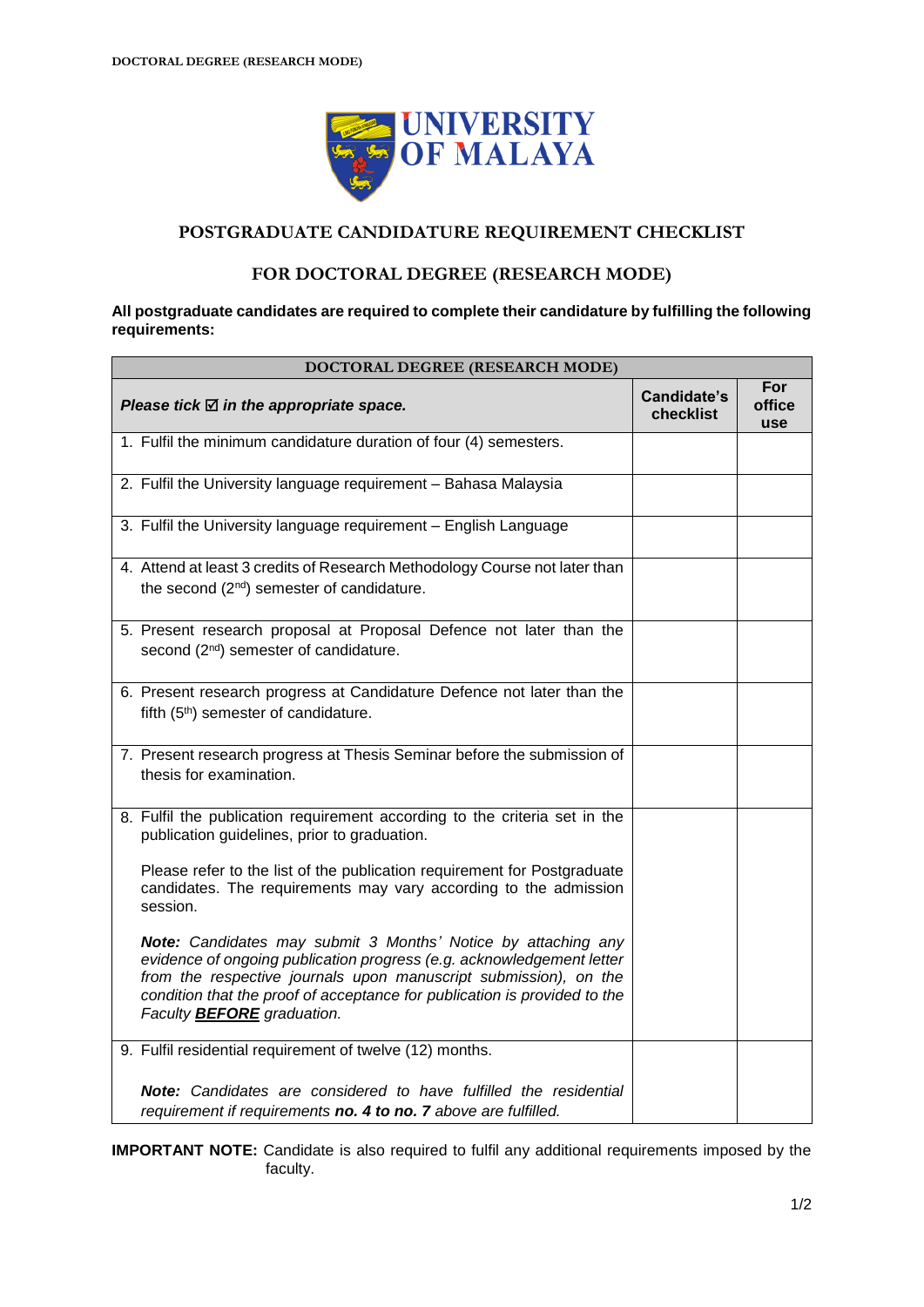**Submitted by:**

**Signature of Candidate**

<u> 1980 - Johann Barn, mars ar breithinn ar breithinn ar breithinn ar breithinn ar breithinn ar breithinn ar br</u>

Name of Candidate & Matric no.:

Date:

**Verified by:**

**Signature of Supervisor Signature of PTj's Assistant Registrar**

Name of Supervisor: Name of Assistant Registrar:

Date: Date: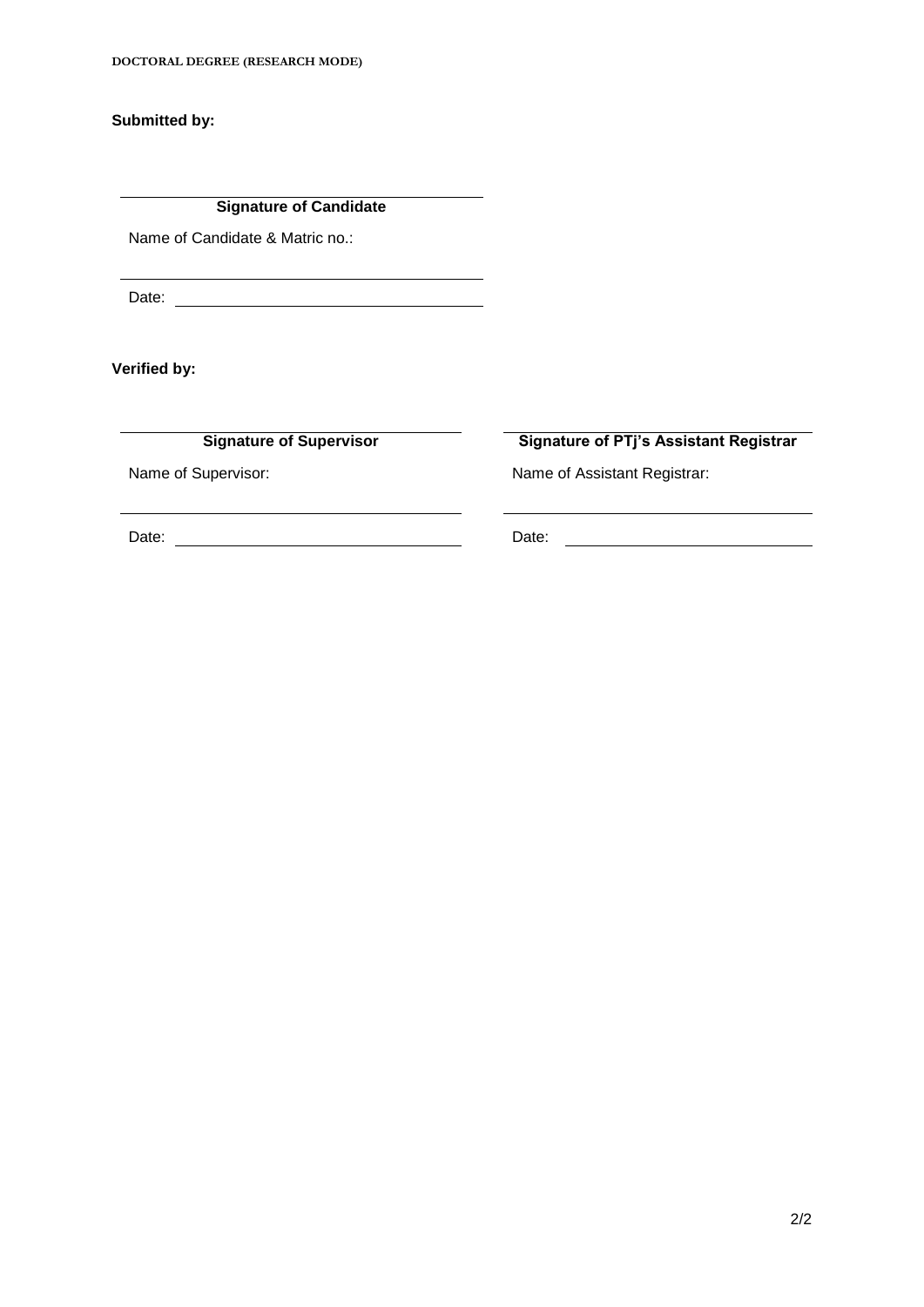# **PUBLICATION REQUIREMENT FOR POSTGRADUATE CANDIDATE BY RESEARCH**

| <b>ADMISSION SESSION</b>  | <b>SEMESTER</b> | <b>DOCTORAL CANDIDATE</b>                                                                                                                                                                                                                                                                                                                                                                                                                                                                                                                                                                                                                                                                                                                                                                                                                                                                                                                                                                         |  |
|---------------------------|-----------------|---------------------------------------------------------------------------------------------------------------------------------------------------------------------------------------------------------------------------------------------------------------------------------------------------------------------------------------------------------------------------------------------------------------------------------------------------------------------------------------------------------------------------------------------------------------------------------------------------------------------------------------------------------------------------------------------------------------------------------------------------------------------------------------------------------------------------------------------------------------------------------------------------------------------------------------------------------------------------------------------------|--|
| 2006/2007<br>and previous | I and II        | <b>Exempted from publication requirement</b>                                                                                                                                                                                                                                                                                                                                                                                                                                                                                                                                                                                                                                                                                                                                                                                                                                                                                                                                                      |  |
| 2007/2008                 | I and II        | Doctoral candidates must publish at least one                                                                                                                                                                                                                                                                                                                                                                                                                                                                                                                                                                                                                                                                                                                                                                                                                                                                                                                                                     |  |
| 2008/2009                 |                 | (1) paper for publication from their research<br>in any refereed journal prior to viva-voce and<br>the Committee of Examiners meeting. For this<br>publication<br>in<br>international<br>purpose,<br>or<br>professional proceedings can be taken into<br>consideration.                                                                                                                                                                                                                                                                                                                                                                                                                                                                                                                                                                                                                                                                                                                           |  |
|                           | $\mathbf{I}$    | Doctoral candidates must show proof of                                                                                                                                                                                                                                                                                                                                                                                                                                                                                                                                                                                                                                                                                                                                                                                                                                                                                                                                                            |  |
| 2009/2010                 | I and II        | submission of at least two (2) papers for<br>publication in ISI journal prior to viva-voce                                                                                                                                                                                                                                                                                                                                                                                                                                                                                                                                                                                                                                                                                                                                                                                                                                                                                                        |  |
| 2010/2011                 | I and II        | and the Committee of Examiners meeting.                                                                                                                                                                                                                                                                                                                                                                                                                                                                                                                                                                                                                                                                                                                                                                                                                                                                                                                                                           |  |
| 2011/2012                 | I and II        |                                                                                                                                                                                                                                                                                                                                                                                                                                                                                                                                                                                                                                                                                                                                                                                                                                                                                                                                                                                                   |  |
| 2012/2013                 | I               |                                                                                                                                                                                                                                                                                                                                                                                                                                                                                                                                                                                                                                                                                                                                                                                                                                                                                                                                                                                                   |  |
|                           | $\mathbf{II}$   | Doctoral candidates pursuing programmes in the<br>field of Sciences must show proof of                                                                                                                                                                                                                                                                                                                                                                                                                                                                                                                                                                                                                                                                                                                                                                                                                                                                                                            |  |
| 2013/2014<br>and onwards  | I and II        | acceptance for publication of at least two (2)<br>articles in journals indexed by Thomson<br>Reuters Web of Science (WoS) (according to<br>the criteria set in the publication guidelines),<br>prior to graduation.<br>Doctoral candidates pursuing programmes in the<br>field of Social Sciences must show proof of<br>acceptance for publication as per the following<br>(according to the criteria set in the publication<br>guidelines), prior to graduation:<br>at least one (1) article in journals indexed<br>(a)<br>by Thomson Reuters Web of Science<br>(WoS)<br>or;<br>(b) at least one (1) book published by<br>publishers listed in the Thomson Reuters<br>Web of Science (WoS) Master Book List or<br>by University of Malaya Press or Dewan<br>Bahasa dan Pustaka or any publishers<br>recognized by the Faculty<br>or;<br>at least two (2) publications in Category A or<br>(c)<br>B refereed journals, or book chapters as<br>follows:<br><b>Articles in Category A journals:</b> |  |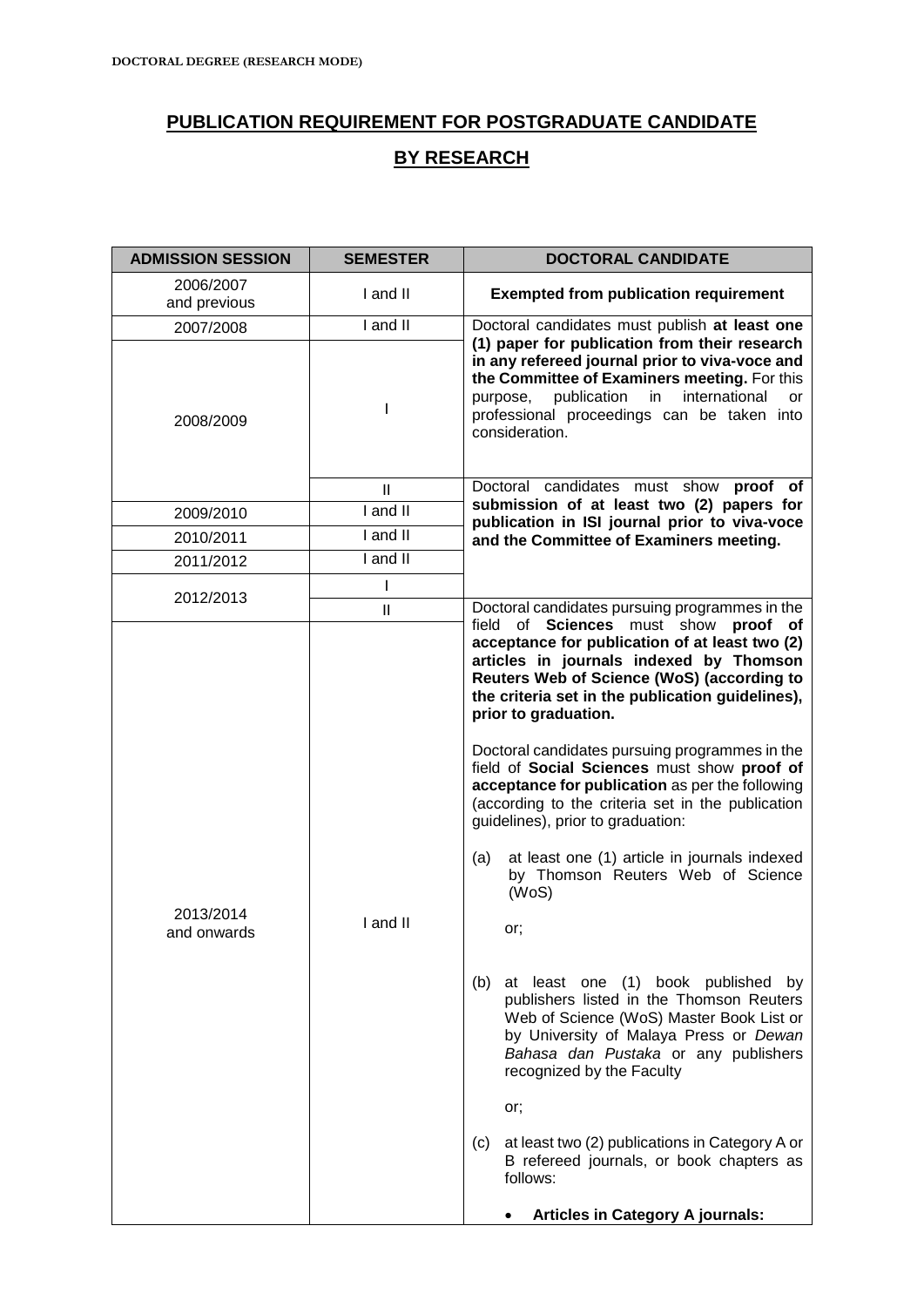| <b>ADMISSION SESSION</b> | <b>SEMESTER</b> | <b>DOCTORAL CANDIDATE</b>                                                                                                                                                                                                                                                                                                                                                   |
|--------------------------|-----------------|-----------------------------------------------------------------------------------------------------------------------------------------------------------------------------------------------------------------------------------------------------------------------------------------------------------------------------------------------------------------------------|
|                          |                 | Journals indexed in the Scopus citation<br>database; or the ERA Journal List<br>(Australian Research Council).                                                                                                                                                                                                                                                              |
|                          |                 | <b>Articles in Category B journals:</b><br>Journals published by University or<br>scholarly publishers or<br>listed<br>in.<br>MyJurnal<br>(Malaysian<br>Journal<br>Management System). (List of Category<br>B journals must be recognized by the<br>Faculty).                                                                                                               |
|                          |                 | <b>Book chapters in different books:</b><br>Book chapters published by publishers<br>listed in the Thomson Reuters Web of<br>Science (WoS) Master Book List, or by<br>University of Malaya Press or Dewan<br>Bahasa dan Pustaka or any publishers<br>recognized by the Faculty. Two (2) book<br>chapters in different<br>books<br>are<br>equivalent to one (1) publication. |
| 2017/2018<br>and onwards |                 | Doctoral candidates pursuing programmes in the<br>field<br>of Sciences must show proof of<br>acceptance for publication of at least two (2)<br>articles in journals indexed by Thomson<br>Reuters Web of Science (WoS) (according to<br>the criteria set in the publication guidelines),<br>prior to graduation.                                                            |
|                          |                 | Doctoral candidates pursuing programmes in the<br>field of Social Sciences must show proof of<br>acceptance for publication as per the following<br>(according to the criteria set in the publication<br>guidelines), prior to graduation:                                                                                                                                  |
|                          |                 | (a) at least one (1) article in journals indexed by<br>Thomson Reuters Web of Science (WoS)                                                                                                                                                                                                                                                                                 |
|                          |                 | or;                                                                                                                                                                                                                                                                                                                                                                         |
|                          | ı               | (b) at least one (1) book published by publishers<br>listed in the Thomson Reuters Web of<br>Science (WoS) Master Book List or by<br>University of Malaya Press or Dewan<br>Bahasa dan Pustaka or any publishers<br>recognized by the Faculty                                                                                                                               |
|                          |                 | or;                                                                                                                                                                                                                                                                                                                                                                         |
|                          |                 | at least two (2) publications in Category A or<br>(c)<br>B refereed journals, or book chapters as<br>follows:                                                                                                                                                                                                                                                               |
|                          |                 | <b>Articles in Category A journals:</b><br>Journals indexed in the Scopus citation<br>database.                                                                                                                                                                                                                                                                             |
|                          |                 | <b>Articles in Category B journals:</b><br>Journals published by University or<br>scholarly publishers or listed<br>in.                                                                                                                                                                                                                                                     |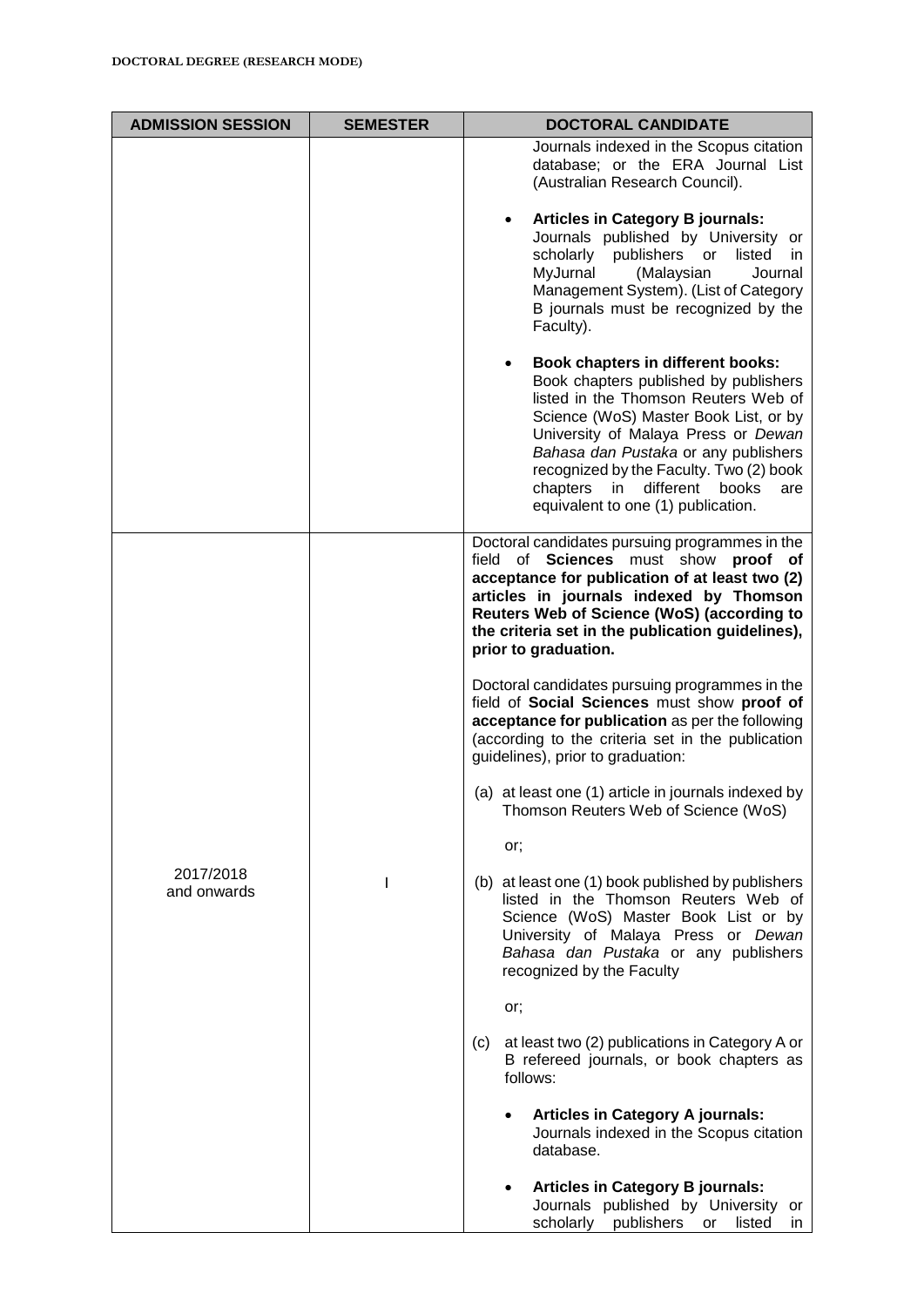| <b>ADMISSION SESSION</b> | <b>SEMESTER</b> | <b>DOCTORAL CANDIDATE</b>                                                                                                                                                                                                                                                                                                                                                |
|--------------------------|-----------------|--------------------------------------------------------------------------------------------------------------------------------------------------------------------------------------------------------------------------------------------------------------------------------------------------------------------------------------------------------------------------|
|                          |                 | (Malaysian<br>MyJurnal<br>Journal<br>Management System). (List of Category<br>B journals must be recognized by the<br>Faculty).                                                                                                                                                                                                                                          |
|                          |                 | <b>Book chapters in different books:</b><br>Book chapters published by publishers<br>listed in the Thomson Reuters Web of<br>Science (WoS) Master Book List, or by<br>University of Malaya Press or Dewan<br>Bahasa dan Pustaka or any publishers<br>recognized by the Faculty. Two (2) book<br>chapters in different books<br>are<br>equivalent to one (1) publication. |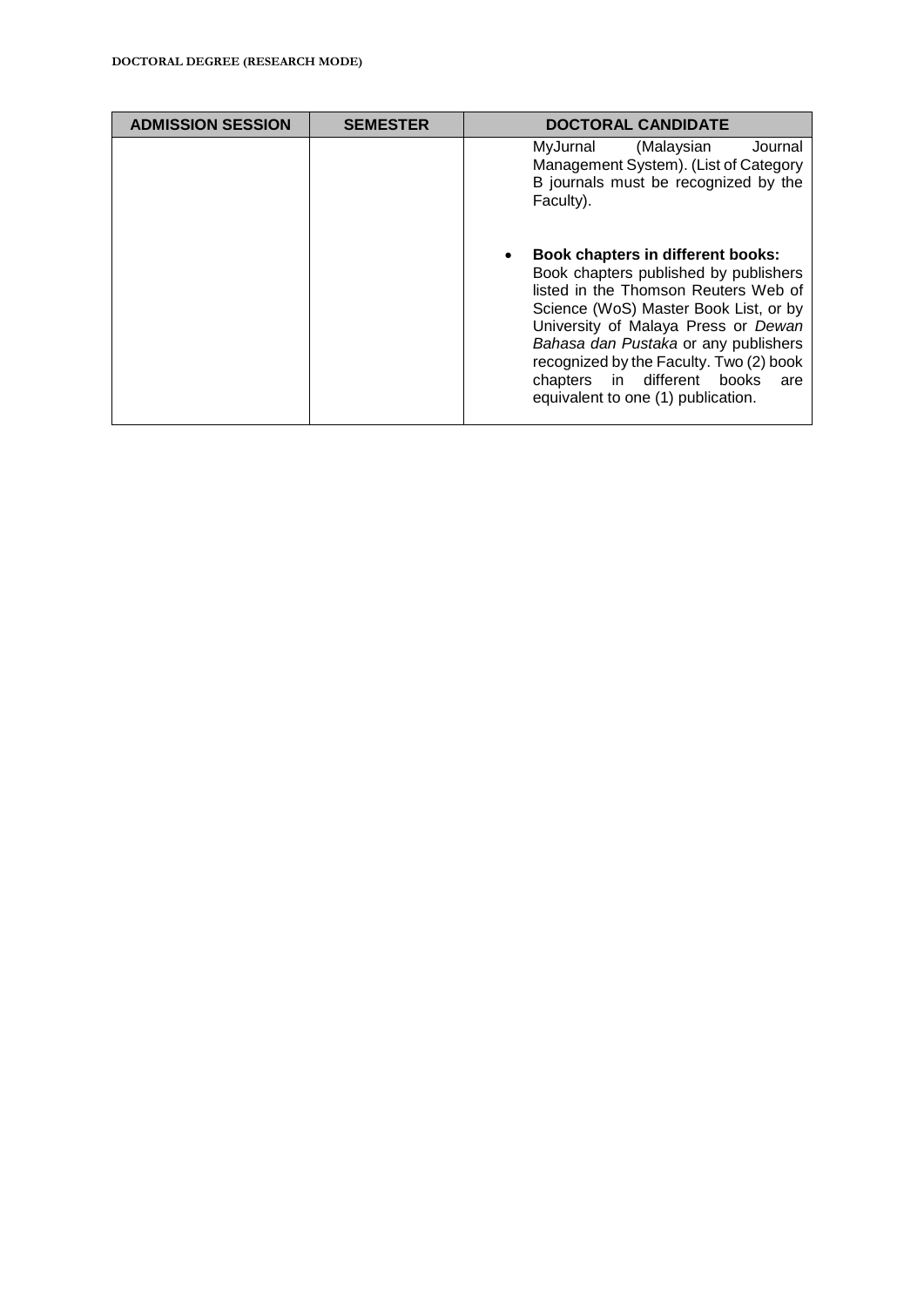#### **GUIDELINES FOR PUBLICATION IN FULFILMENT OF GRADUATION REQUIREMENTS FOR POSTGRADUATE CANDIDATES (Senate Approval on 24.8.2017)**

Publication(s) produced by postgraduate candidates in fulfilment of graduation requirements must comply with the following criteria:

| <b>CRITERIA</b>                          | <b>REMARK</b>                                                                                                                                                                                                                                                                                                                                                                                                                                                                                                                                                                                                                                                                                                                                                                                                                                                                                                                                                |
|------------------------------------------|--------------------------------------------------------------------------------------------------------------------------------------------------------------------------------------------------------------------------------------------------------------------------------------------------------------------------------------------------------------------------------------------------------------------------------------------------------------------------------------------------------------------------------------------------------------------------------------------------------------------------------------------------------------------------------------------------------------------------------------------------------------------------------------------------------------------------------------------------------------------------------------------------------------------------------------------------------------|
| of<br><b>Type</b><br><b>Publications</b> | (1) Research article or review article in journals indexed in:<br>Science<br>Core<br>Collection<br>$(a)$ Web<br>οf<br>databases<br>(https://apps.webofknowledge.com)<br>• Science Citation Index Expanded™,<br>• Social Sciences Citation Index® and<br>• Arts & Humanities Citation Index®<br>(b) Scopus (https://www.scopus.com/); or<br>(c) *Malaysian Citation Index (MyCite) (http://www.mycite.my/)<br>(2) *Books published by publishers listed in:<br>$(a)$ Web<br>οf<br>Science<br>(WoS)<br>Master<br>Book<br>List<br>(http://wokinfo.com/mbl/publishers/)<br>(b) Malaysian Scholarly Publishing Council or Majlis Penerbitan Ilmiah<br>Malaysia<br>(MAPIM)<br>(https://www.um.edu.my/research-and-<br>community/information-for-researchers/downloads/myra)<br>(c) Any publishers listed and recognized by Academic Responsible Centre<br>(PTi)<br>*Only applicable to candidates pursuing programmes in the field of Arts and Social<br>Sciences. |
| <b>Authorship</b>                        | Publications must be published with the supervisor(s). The supervisor shall act<br>as the corresponding author. In the event that the candidate has more than one<br>supervisor, one of them shall be the corresponding author.<br>The candidate must be the first author or either the second or subsequent author<br>after the supervisor(s), or the first student author. In the event, two or more<br>candidates co-authored in an article, only one candidate is allowed to use this<br>article to fulfil his/her graduation requirement.                                                                                                                                                                                                                                                                                                                                                                                                               |
| <b>Authorship</b><br><b>Agreement</b>    | Candidate must provide a copy of authorship document that was submitted to the<br>respective publishers (e.g. Authorship Agreement/Form or Statement of<br>Authorship or cover letter of article submission), confirming all the named authors<br>has agreed to publication.                                                                                                                                                                                                                                                                                                                                                                                                                                                                                                                                                                                                                                                                                 |
| <b>Timing</b>                            | Publications must be within the candidature of the candidate.                                                                                                                                                                                                                                                                                                                                                                                                                                                                                                                                                                                                                                                                                                                                                                                                                                                                                                |